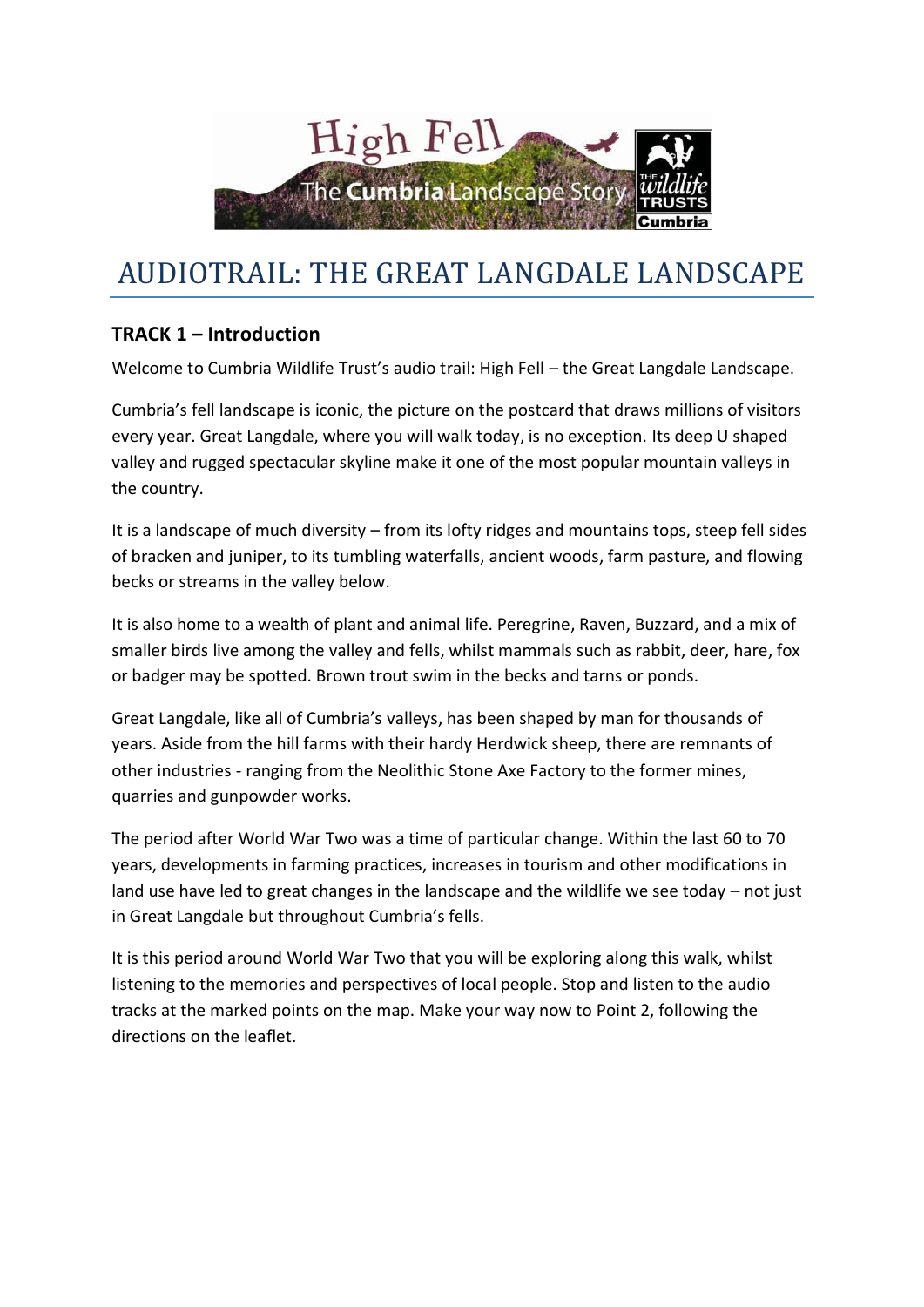## **TRACK 2: Sawrey's Wood**

You are now walking along the walled path through Sawrey's Wood. Sawrey's Wood is an example of the type of ancient natural woodland that was traditionally managed over the past 400 years, leaving it in what's known as a semi-natural state.

Coppicing is one of the traditional methods of managing woodland. The trees were cut off at the ground and allowed to regrow. This was done on a rotational basis to promote regrowth. The coppiced wood was used for a whole range of products like charcoal, or bobbins for cotton mills. The bark was also used for tanning leather.

Much of Cumbria's woodland was once a vital part of the rural economy. Jim Spedding was born in 1917 in nearby Skelwith Fold. He has memories from his time working in coppice woodlands.

*"They had bobbin mills at Ambleside, Staveley and Stott Park, that was our three main. Also in Kendal there was a brushworks, made farmyard brushes and they were made of Alder and that... At one time there was nothing in a wood that was wasted, only a few little lengths, coz if they were long enough you made them into bundles and they were used for fenders in a port, well now of course it's tyres....There was three sorts of besoms. There was besoms for brushing, for brushing leaves up say, there was a brush used for vinegar straining. So there was three sorts of use for birch twigs.... A lot of Hazel went down to Staffordshire, that was used for making baskets.... And then of course there was the garden use for grow peas on, so that took care of the hazel and all it's twigs and everything except an odd bit of waste... but you see all those things have gone, like I say the cheapest thing to produce today is plastic that used to be steel and wood. And that closed the coppice wood, there's no coppice wood now as such."*

The long history of coppicing has greatly influenced the wildlife found in many semi-natural woods. Coppicing has great benefits for many plants and animals, especially those that need open woodland habitats. Jim has memories of coming across one of our most illusive and mysterious birds, the Woodcock. This long billed- wading bird is largely nocturnal and spends most of its day hiding in woodland.

*They were lovely, the woodcock . I used to go through little coppices and a woodcock. You could walk within a foot of it, it wouldn't move unless you were going to put your foot on it and it's absolutely bad to see where there are dead leaves. Many a time you didn't find one even though you knew there should be one there. A woodcock nesting, it pops its beak right down on his breast and it's so well camouflaged. Absolutely gorgeous chap, we used to have a few of those about."*

By 1960, much of the coppice industry had stopped, and today only a small fraction of woodland remains actively coppiced. Some coppice woodlands were neglected; others may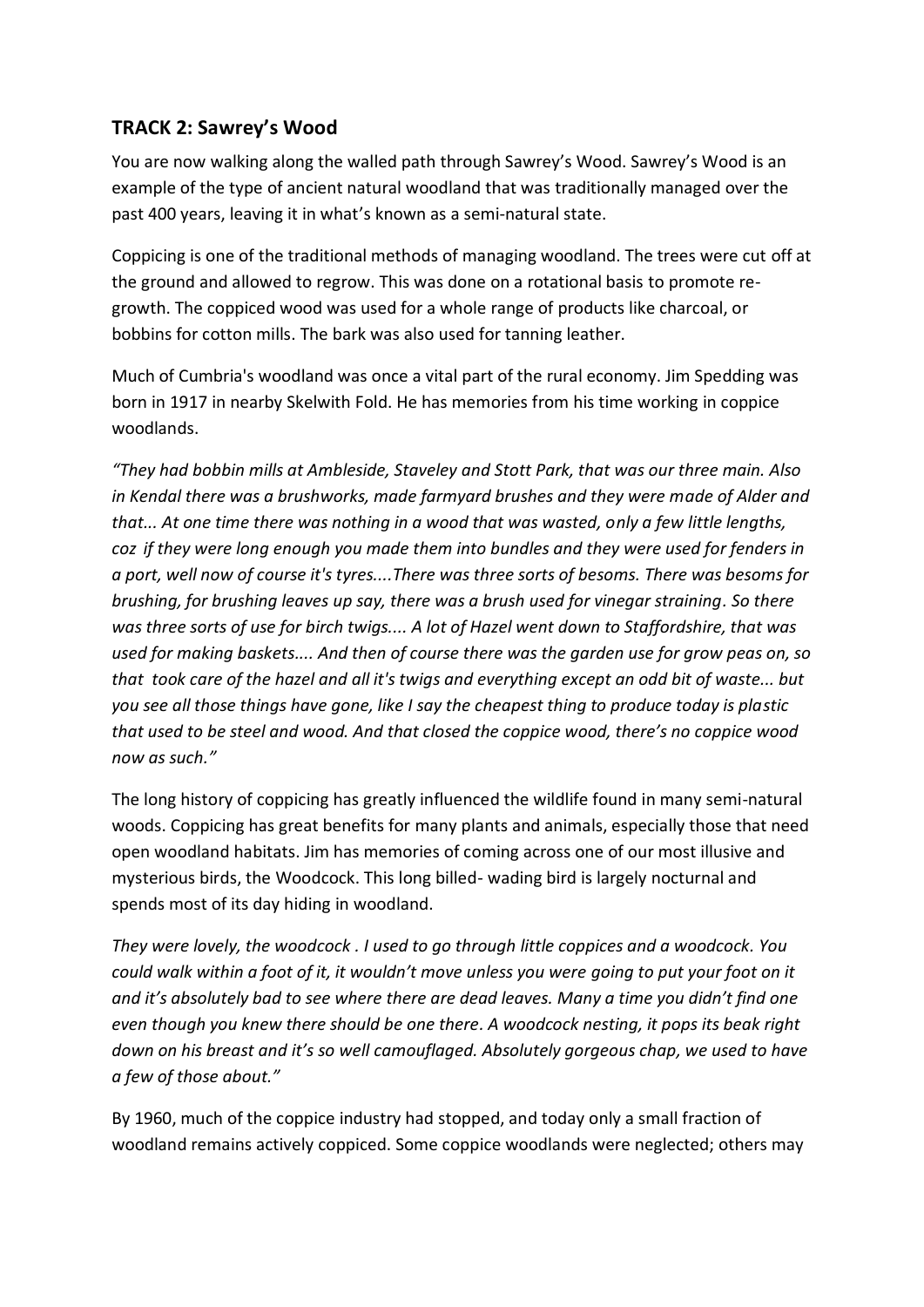have been grazed by livestock or planted with conifer. This decline in coppicing woodland has resulted in habitats disappearing for some woodland species.

Coppicing is now being revived in some areas, including on several Cumbria Wildlife Trust nature reserves. Walk on now along the path until to you reach a junction by Crossgates House, near the working quarry. This is the entrance to Baysbrown Wood, point 3 on the map.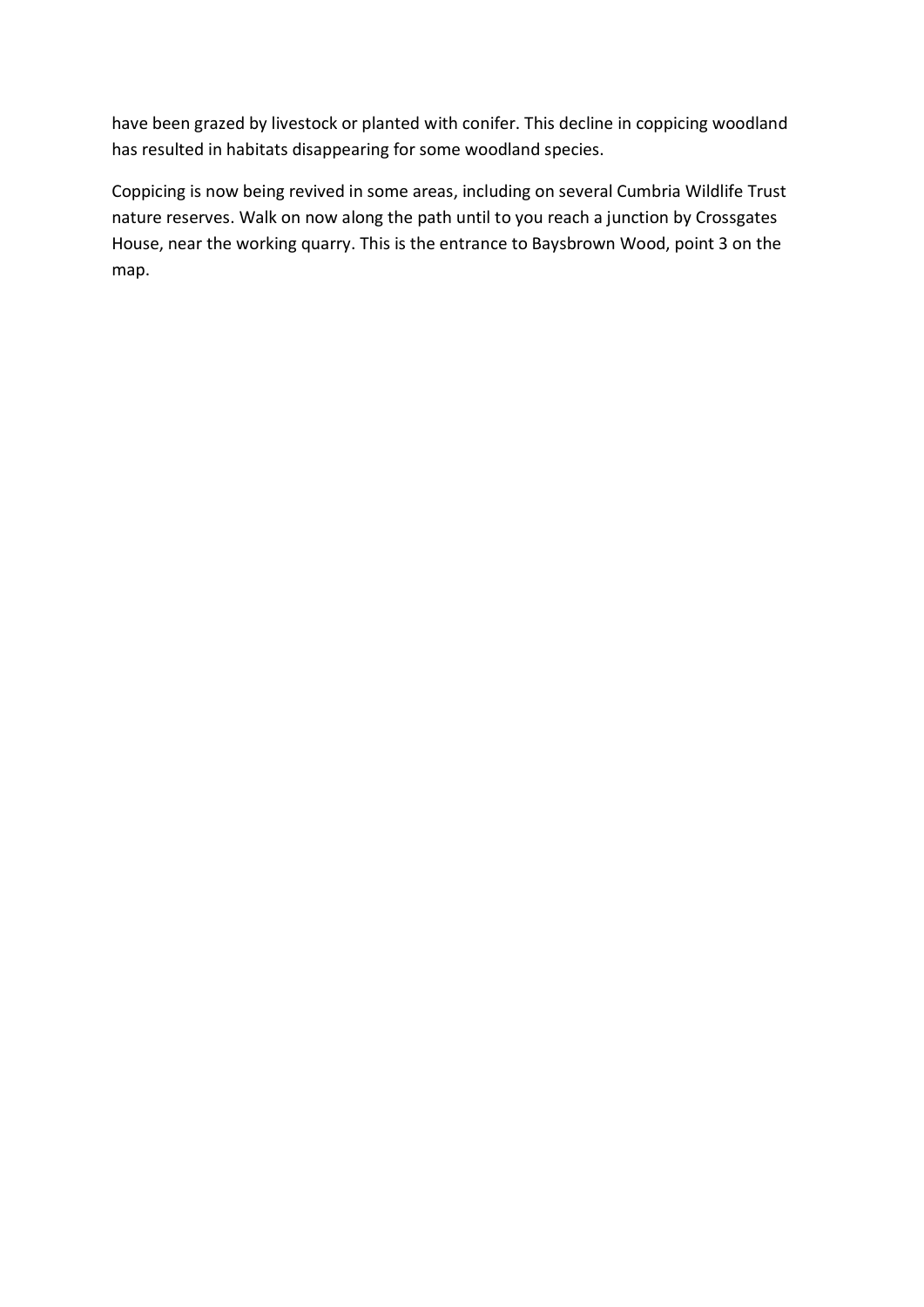### **TRACK 3: Baysbrown Wood**

You are now walking into Baysbrown Wood, another ancient semi-natural woodland. In spring or early summer, you may see a colourful array of woodland flowers such as bluebells, primrose or common dog violet, and in the wetter parts of the woodland, plants such as opposite-leaved golden saxifrage, ladies mantle or common spotted orchid.

Lots of different tree species grow here - oak, birch, holly, hawthorn, rowan, and hazel. Ted Bowness, who grew up in Chapel Stile just across the valley, has memories from his childhood of dense stands of hazel.

*"We would go nutting in late August and September, shake the trees and the nuts would come down like snowflakes. Beautiful, brown hazelnuts. Lovely. You could get pockets full in quite a short time. They were so rich on these trees that when they were ripe, you shook the tree and the nut would come out of its husk and there they were on the ground in front of you."*

Listen out for the different birds living in these woods – you might see or hear the wood and willow warbler, redstart, tree pipit or great-spotted woodpecker. Red squirrels are also present here, although there are far fewer now living in these woods than when Ted was a young man.

*"We had red squirrels, plenty of red squirrels. They were in the Baysbrown woods. There are still some … not very many .... the basic woodland hasn't altered, that they used to inhabit. There's still the same nut trees growing. I wonder if they were better a long time ago because they were used as coppice woodlands where they were felled every few years and then the new growth would be strong and vigorous and might have had better nuts on than the trees now that will be left untouched for thirty or forty years."*

*"There was a man who made his living in the woodland and his job would be to keep the trees in good order, to take out the poor varieties, to stop overcrowding ... You could buy bean poles or peas sticks from him, things like that. You can still see in the woodlands lots of places where charcoal had been burned ... plenty of those through the Baysbrown woods. So they must have coppiced the woodland and that may be why the nut trees were vigorous in those days because they were chopped down and then re-growing."*

Continue now along the main track until you come out of Baysbrown Wood. Rest there at point 4 on the map, and listen to the next track as you look out onto the Great Langdale Valley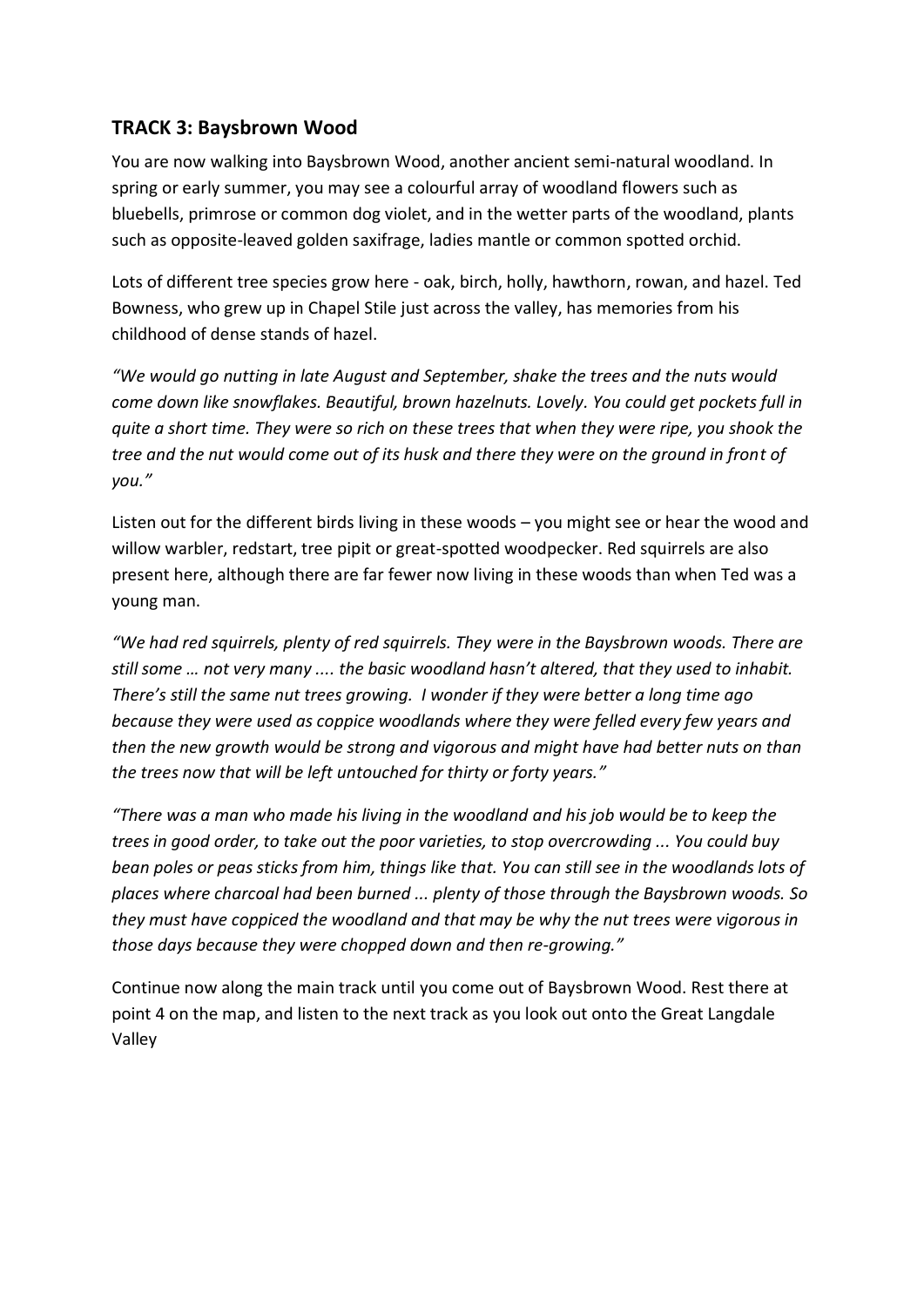### **TRACK 4: Farming 1**

You are now looking out over the magnificent Great Langdale valley and its surrounding fells. How would this view have looked 6 or7 decades ago? Where you may now see machinery and tractors, and black plastic silage bales, you would have seen horses, carts and men working the fields by hand.

This valley would also have once contained many flower-rich hay meadows, grown to produce winter feed for sheep and cattle. Ted remembers the hay meadows were vibrant with wild flowers.

*"The meadows where they grew the hay were in the lowest part of the valley. It was only cut once instead of today probably where they're cutting three times off the same grass and getting three times the amount of food from it. Then, those meadows were the life of the farm really, to provide the winter food. It would be hay time in late July and during August if the weather was good. There used to be quite a lot of rich meadow flowers as there would be because they weren't using herbicides to kill the weeds or anything like that. In fact I think they welcomed so called weeds - white clover, red clover. There used to be a plant called burnet which used to be used for making burnet wine, a very, very potent drink. I've gathered burnets for an aunt of mine who used to make it into burnet wine. She never let us try the end product though. Oh we collected the burnets, bags full of them..."*

These hay meadows supported a multitude of colourful wild flowers - from the whites of the meadowsweet and ox-eye daisy, the yellows of the yellow rattle and hawbits, the blue and purples of the cranesbill and self heal to the pink and reds of the clover, and great burnet.

The hay meadows would be an important home for other wildlife too, including butterflies, birds and mammals. Jim Spedding, who grew up on a farm, remembers the birds and flowers of his childhood hay meadows.

*"Oh I used to see a lot of birds but they would use the meadows you see, because a lot of them were seed eaters, and of course grasses and all that have seed. Then there were others that were outside the meadows, but still it was a good cover for pipits and things like that that nested in there.*

*...The old type meadows they always were colourful, early in the year there was buttercups and then they disappeared as the hay grass grew over them and then the other ones... they called it a yellow rattle because you could do it as a child you used to play about with it … in our day we used to make our own little games and the yellow rattle you could pick it up and make it rattle … it was like a child's rattle accept on a mini scale … and I was laughing about it many a time …"*

Traditional farming practises would have been very different in this valley 60 years or so ago. There were few artificial fertilizers or pesticides and silage was not yet widely made.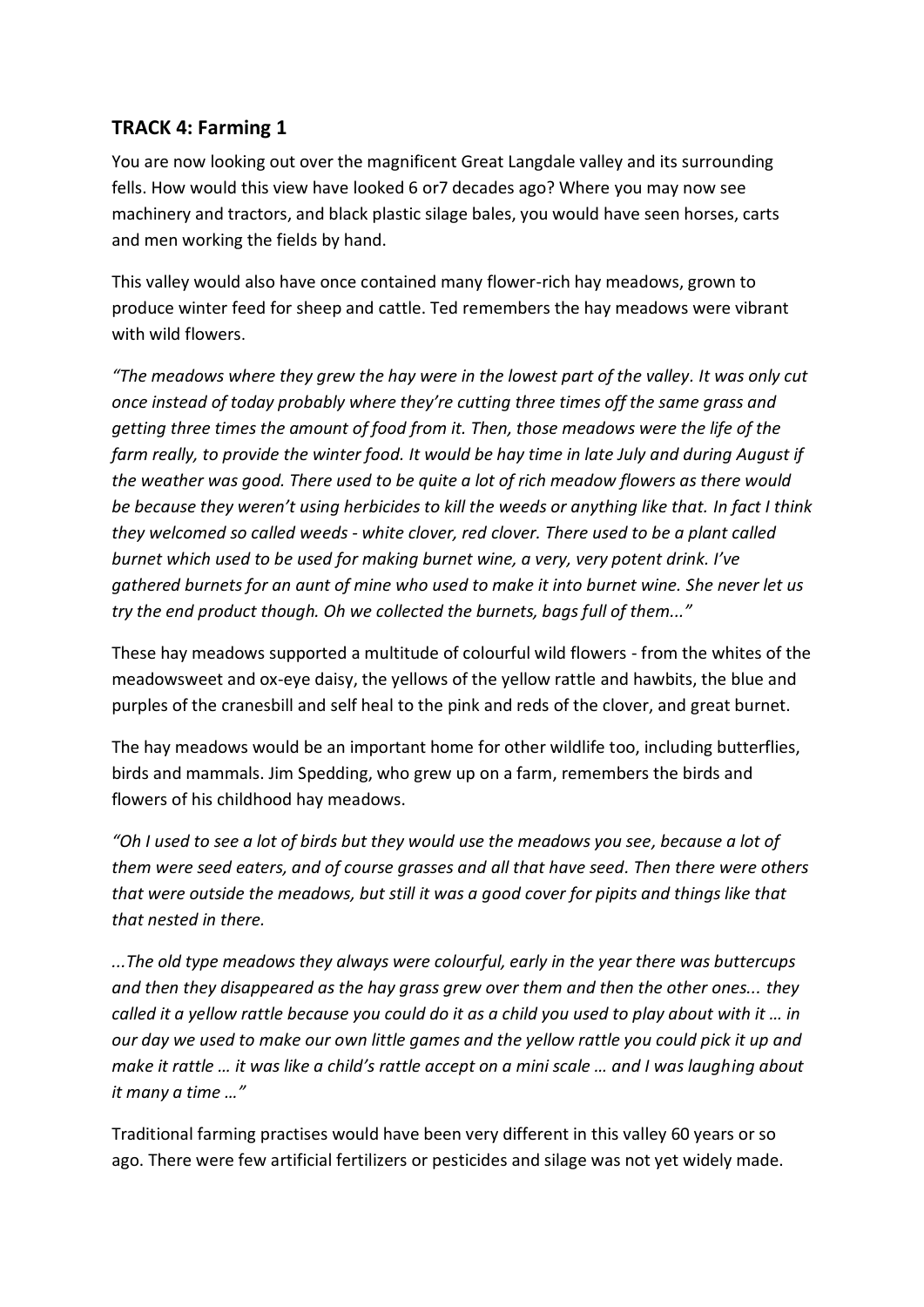The only products that would have been put on the meadows to improve the hay grasses would have been substances such as lime - to reduce the acidity of the soil and encourage grass growth.

Hugh Parker is a farmer in Great Langdale. He lived as a boy at Thrang farm across the valley in Chapel stile.

*"A wagon o' lime now and again, cob lime come tipped up in the yard, taken out by horse and cart and put in little heaps until it rained, labour intensive, seven strides apart. When it rained it slacked the lime and made it steam and then the lad was sent with the shovel to spread it. And if it was raining a little bit, or if it was still dusty in the middle, which it often was you got it on your hands and it peeled all your hands off, hot lime. So that wasn't a very pleasant job at all, but it was done, part of the ritual, one or two wagons o' lime a year for most of these fell farms, tipped up in a heap."*

Farmyard manure and basic slag were also traditionally put on the hay meadows too. Basic Slag, a black dusty by-product of the steelmaking industry, had a high phosphate content that helped to 'sweeten' the soil and keep the land in good condition

*"The hay meadows yes you did put a bit of Basic slag in …to help the meadows and it never seemed to do any hurt but of course they didn't have all the stuff that they have today which does away with the old type hay grass...and they used to manure them with the cattle manure and all that. In those days you didn't have a machine, you pulled it in a cart, poured it out in heaps and then went round spreading the manure all round you that's how you improved your meadow when I say improved you just kept it healthy. But we didn't seem to do away with the old type of grasses; the grasses were the same as in the ancient days."*

Walk on now along the path up through Baysbrown Farm. Follow the bridleway signed Great Langdale & Dungeon Ghyll, to pass through Hag Wood. As you come out of Hag Wood, stop and listen to Track 5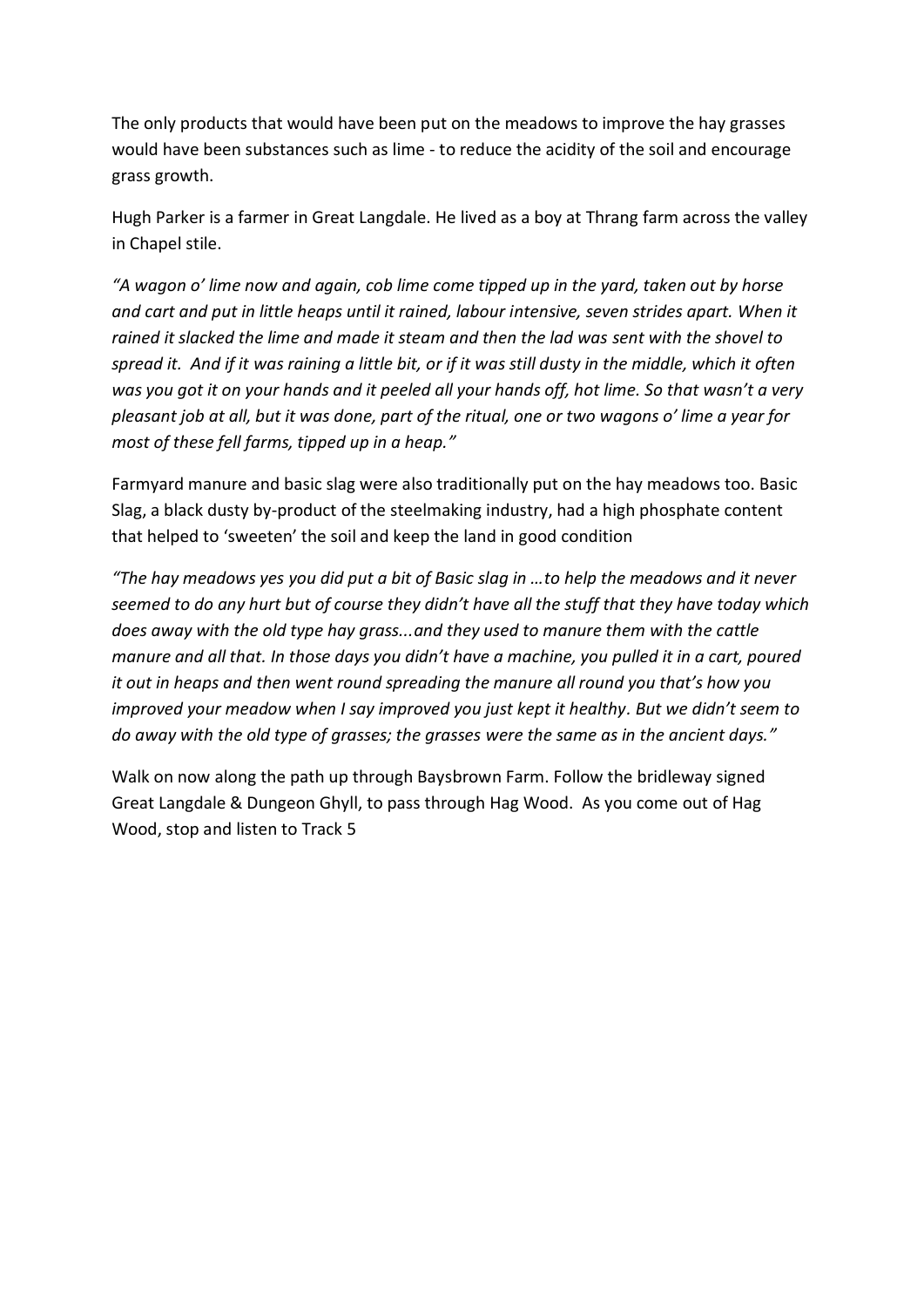#### **TRACK 5: Farming 2**

*"The hay meadows were full of little herbs and burnets and all kinds of different little herbs and spices of the uplands meadows. But they didn't yield very well and most of these farms ran out of fodder before the spring came, if it was a late spring. People were getting really desperate as to how they could feed their stock before they could turn them out...This was what the war did, it altered things, it made people plough up some of these old meadows and sow different grasses when the time came, after they cropped them and they saw that they could produce more by putting new seed into these old meadows. That was the start of the change in upland farming to me."*

The flower rich hay meadows that Ted and Hugh remember would once have been a familiar sight. Sadly, hay meadows have suffered a catastrophic decline since the Second World War.

In the Lake District, many meadows were ploughed up during the war so that potatoes could be grown. Greater demands were made on the land in the drive to improve production and grow more food to feed the country.

The intensification of agricultural practices after the war - such as ploughing, the introduction of artificial fertilizers, herbicides, the re-seeding of meadows with commercial grasses, and silage making - converted most flower-rich 'herb meadows' and pastures to more productive 'improved' grasslands. These were dominated by fast-growing lush grasses. Ted Bowness remembers how the changes began.

*"It would be in the fifties and sixties when they began to use, as one farmer called it, 'bagged stuff' - artificial fertilizers he was putting on and putting bagged stuff on today. And he was putting on nitrogen to make the grass grow very fast and very strongly. Well to the farmers this was making their life easier in many ways because instead of having to cart farmyard manure from what the cows had produced in the winter and spread it by hand, which they did, they could now have bags of fertilizer, which were much easier to spread and would give you a far faster result. You would get nutritious grass several weeks sooner I would think than by putting on ordinary farmyard manure."*

The modernisation of agricultural practises enabled farmers to produce more fodder for their stock, and keep more sheep on the fells. It also corresponded with a decline of wildflowers and other wildlife. Birds which use meadows to feed or nest have declined - the corncrake has been one casualty. Its rasping call was once synonymous with hay meadows, but the bird has all but vanished from Cumbria.

Some farmers do still manage their meadows in a traditional way and there are also agrienvironment schemes now to encourage farmers to create and manage flower-filled hay meadows appropriately. You may see some meadow flowers still along your walk today. Follow the directions now on the map until you reach point 6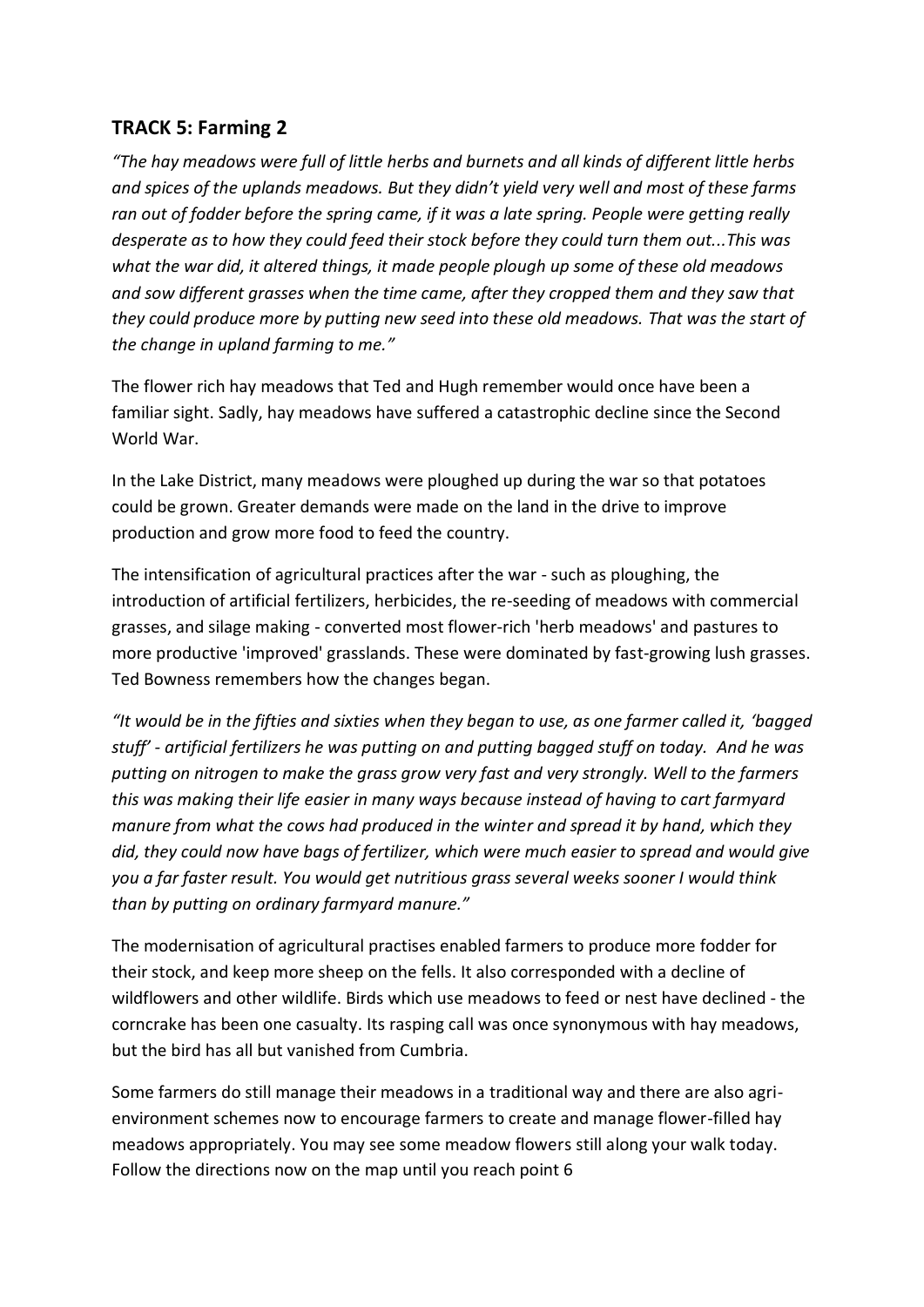#### **TRACK 6: Bracken**

As you walk along the Cumbria Way you will pass dense stands of bracken on the fell side, and will also see extensive areas of bracken on the slopes on the other side of the valley too. Bracken is a large fern, whose green, leathery fronds can be seen from early July. These fronds change to a rusty brown colour in the autumn as they die back.

Bracken stands can be a distinctive feature in the landscape and they can benefit wildlife too. Rare butterfly species like the high brown and pearl-bordered fritillary are closely associated with bracken. Birds such as the whinchat and stonechat often nest and feed within bracken stands.

Historically, bracken has been used and managed by man, including in the Great Langdale valley.

*"The farmers used to cut it. Some of them used to cut it, for two reasons I suppose, to keep the intakes clear of bracken if they could do but one farmer that I certainly saw and photographed, he was cutting it to make bedding for the animals during the winter because it was cheaper to do that than to buy straw from East Yorkshire or somewhere, on a wagon, that would cost an immense amount of money. Bracken bedding was good bedding..."*

*"Most years, bracken was cut for bedding 'cos it was cheap, but labour intensive. It was to roll down the fell side into the road an' load onto trailers or carts and get it into the stack or the barn, so it was all hard labour intensive work. It was to cut with a scythe to start with and then get dry and roll up and cart home, but it spared the cost of straw… it's quite rich in potash as you maybe well know and it breaks down really well and you can spread it in the first year, whereas straw you have to put it in a big midden and compost it for a year to make it into good muck haven't you. An' there's brackens all down the road to Elterwater there just waiting to be cut, but nobody cuts them now. One man can't really do it himself and most of these farms are run by, on a one man band today, with any casual labour they can hire."*

Bracken was originally a woodland fern, but is now found in a wide range of habitats such as grass and heathland, and upland heather moorland. It is fast growing and can threaten other wildlife habitats, as well as replacing grazing pasture.

In past times, there would be enough farm workers available to suppress its growth by cutting or breaking down the stems. Changes in sheep and cattle numbers on the fells and the decline in the use of bracken as animal bedding have also helped bracken spread. Ted has noticed the increase of bracken in Great Langdale.

*"More, more bracken now I think because we tried to walk probably about five years ago I think in Langdale we started at the end of Silver How near to Elterwater and we went up onto the summit of Silver How and we walked the length of Silver How and tried to walk*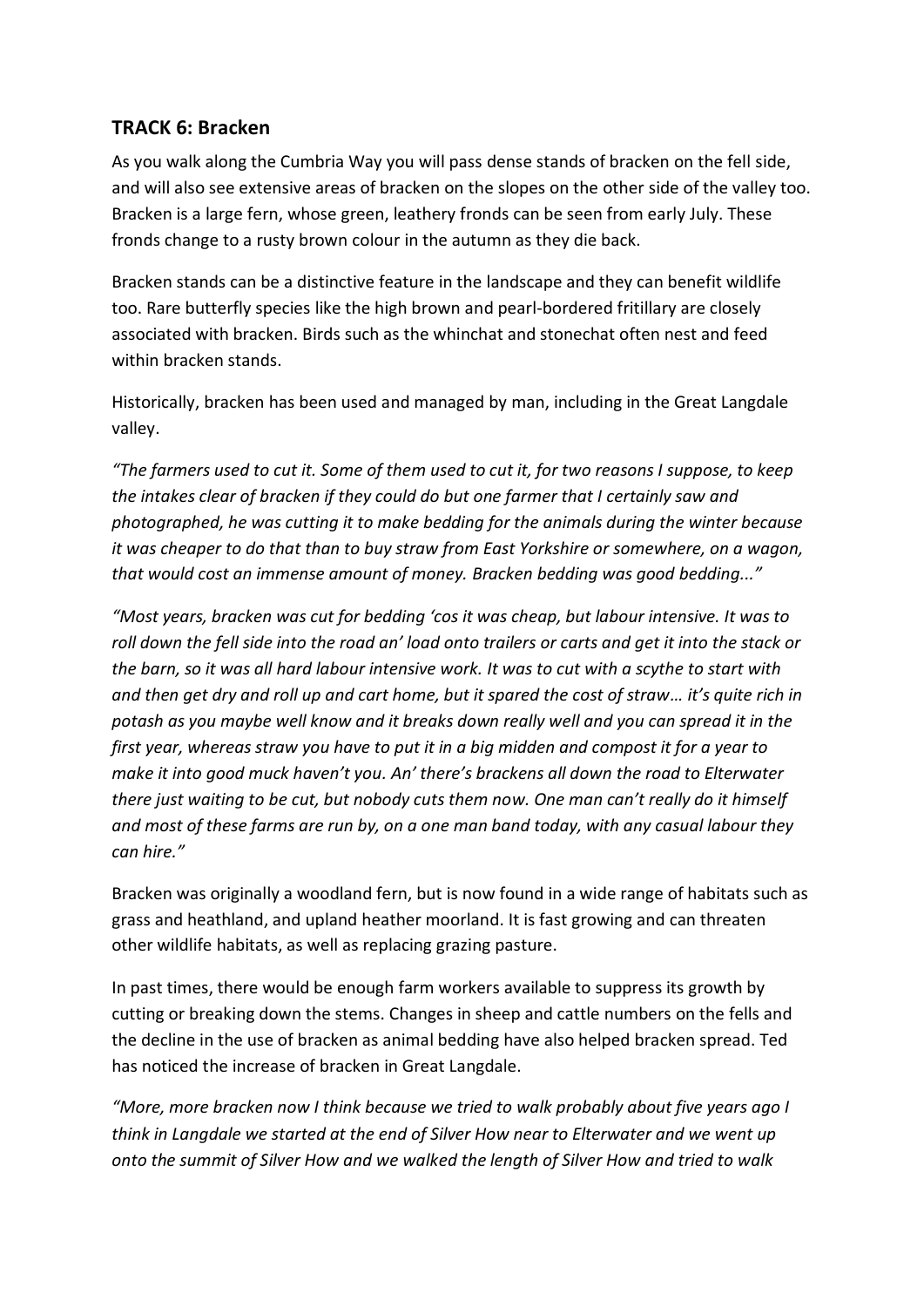*down paths that I knew well as a boy behind Lingmoor View near where I lived and we had to fight our way down bracken that was waist deep shoulder high almost in places where the paths used to be wide open . There is certainly more bracken on those paths because it was an extremely difficult walk to come down at a place where I expected to walk on easy open surface of grassland."*

Continue now on the path towards Side House, stop at point 7 along the way to admire the view of the head of the valley and listen to the next track.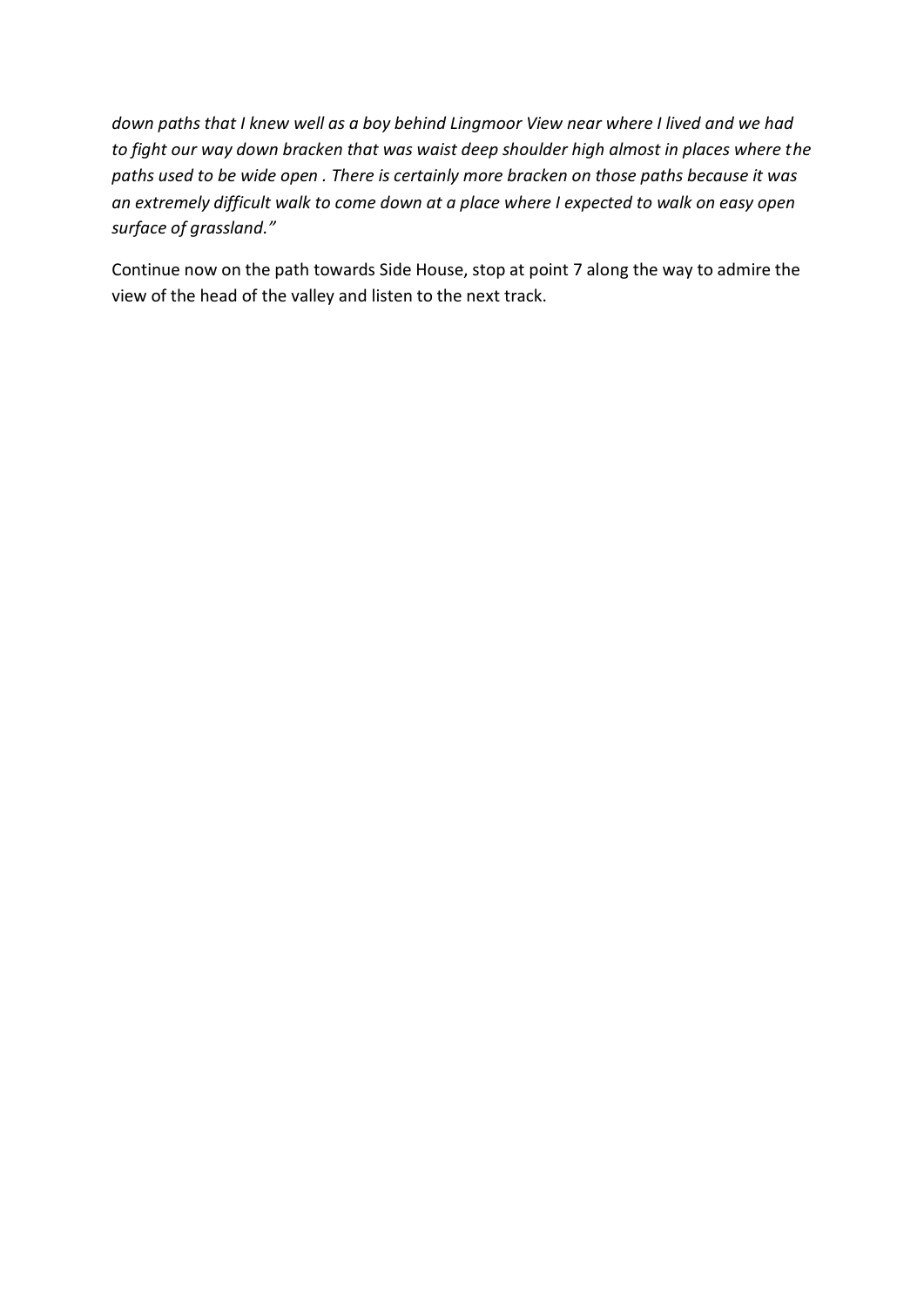## **TRACK 7: Bowfell**

You are now looking towards the head of the Great Langdale valley and the rugged grandeur of Crinkle Crags and Bowfell beyond. Ted remembers first climbing Bowfell in the 1930s when he was still at primary school

*"Now I imagine we got a bus to the head of the valley and then we walked up Bowfell just in ordinary shoes, no special walking boots, no walking equipment, probably carrying our sandwiches in a brown paper bag or something like that and a bottle of home-made lemonade if we were lucky. Otherwise we'd be drinking water out of the streams. I don't remember it being difficult or anything."*

The skyline of the great mountains that surround the valley cannot fail to impress and draws an estimated 1 million visitors to the Langdales every year. Increasing wealth amongst the general population in the decades since the war, led to a new concept in Britain, that of leisure time. This, combined with the opening up of the lakes with improved road infrastructure and increasing car ownership, has led to a massive increase in tourism.

*"Well we've put boots onto the mountains in greater quantity within the last 30 years. I would think in particular with the opening up of the Lake District to easy transport people can live in Birmingham and walk for a day in the Lake District and go home the same night, people have guide books that are better than they ever had, people have better outdoor clothing than they ever had and can go on a wet day and still stay dry if they are wearing the correct garments we never could you used to have an ex-army gas cape and a pair of second hand army boots well they would give you blisters on your feet and the ex-army gas cape was letting the rain through but otherwise it was good walking."*

An increasing network of path and walks has grown up since the war. The stamping of many feet has taken its toll on the fells, including the path that Ted first walked on Bowfell in the 1930s.

*"When we walked it recently, Well, I'd say ten or fifteen years ago. It was wide. It was eroded, loose earth, stones. The grass had been killed by thousands of walker's feet whereas in 1938, or whenever, there scarcely was a path that you could remember. There was a path of sorts but now it was hugely eroded. I think since then it has been pitched by The National Trust or the National Park authorities. You can see the path on Bowfell from ten miles away now. You can see the eroded scar, given good light conditions. You couldn't attempt to see anything like that when we walked it."*

The increase in tourism has provided a welcome income boost to communities within the Lakes but has had an impact on the landscape, local communities and wildlife that surrounds it. Work is ongoing by organisations such as Lake District National Park, The National Trust and Friends of the Lake District to repair footpaths and mitigate the impact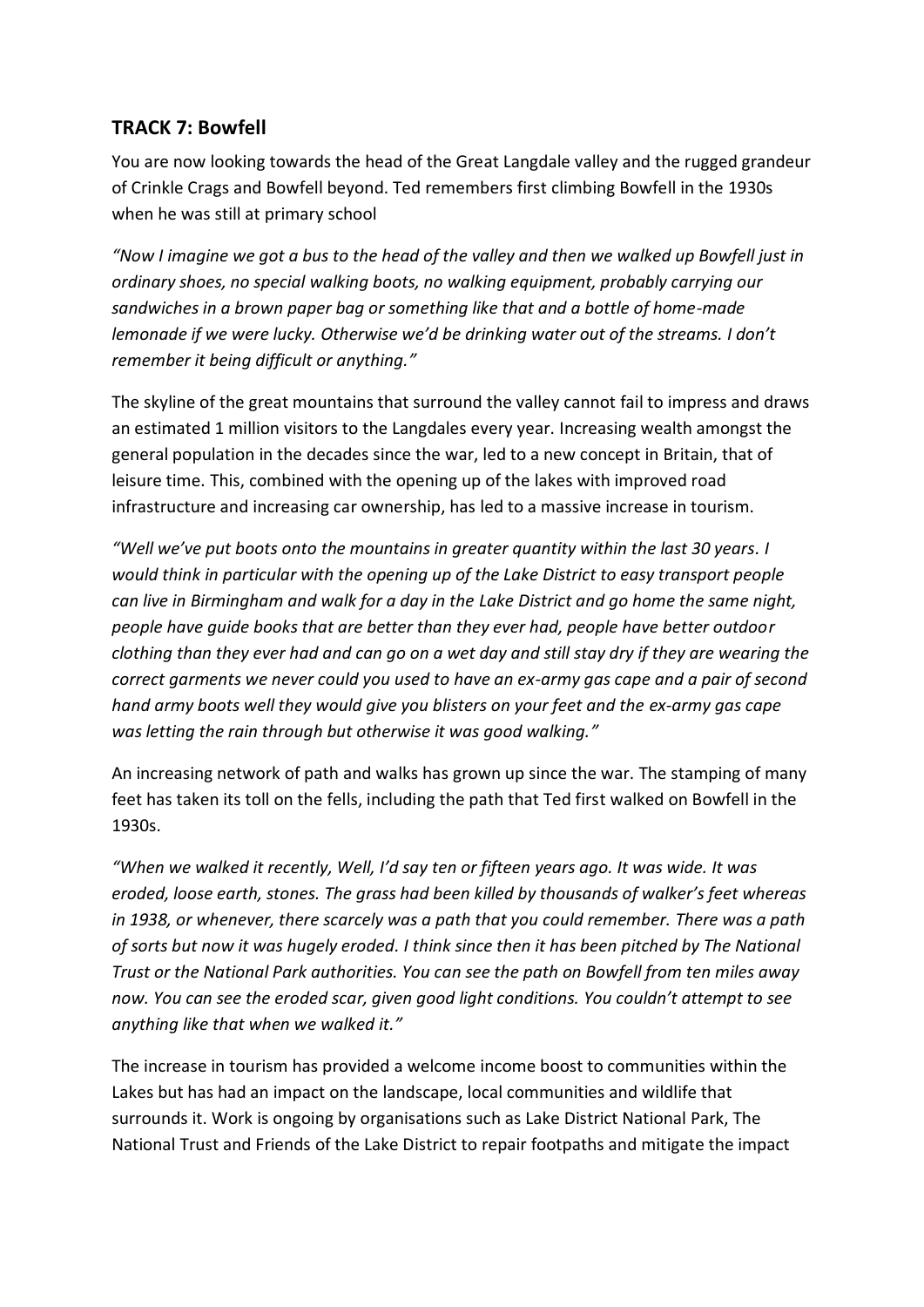that tourism has on the fell landscape and wildlife, so visitors and locals alike can continue to enjoy it.

Follow the map now to point 8, at the National Trust car park opposite the Stickle Barn.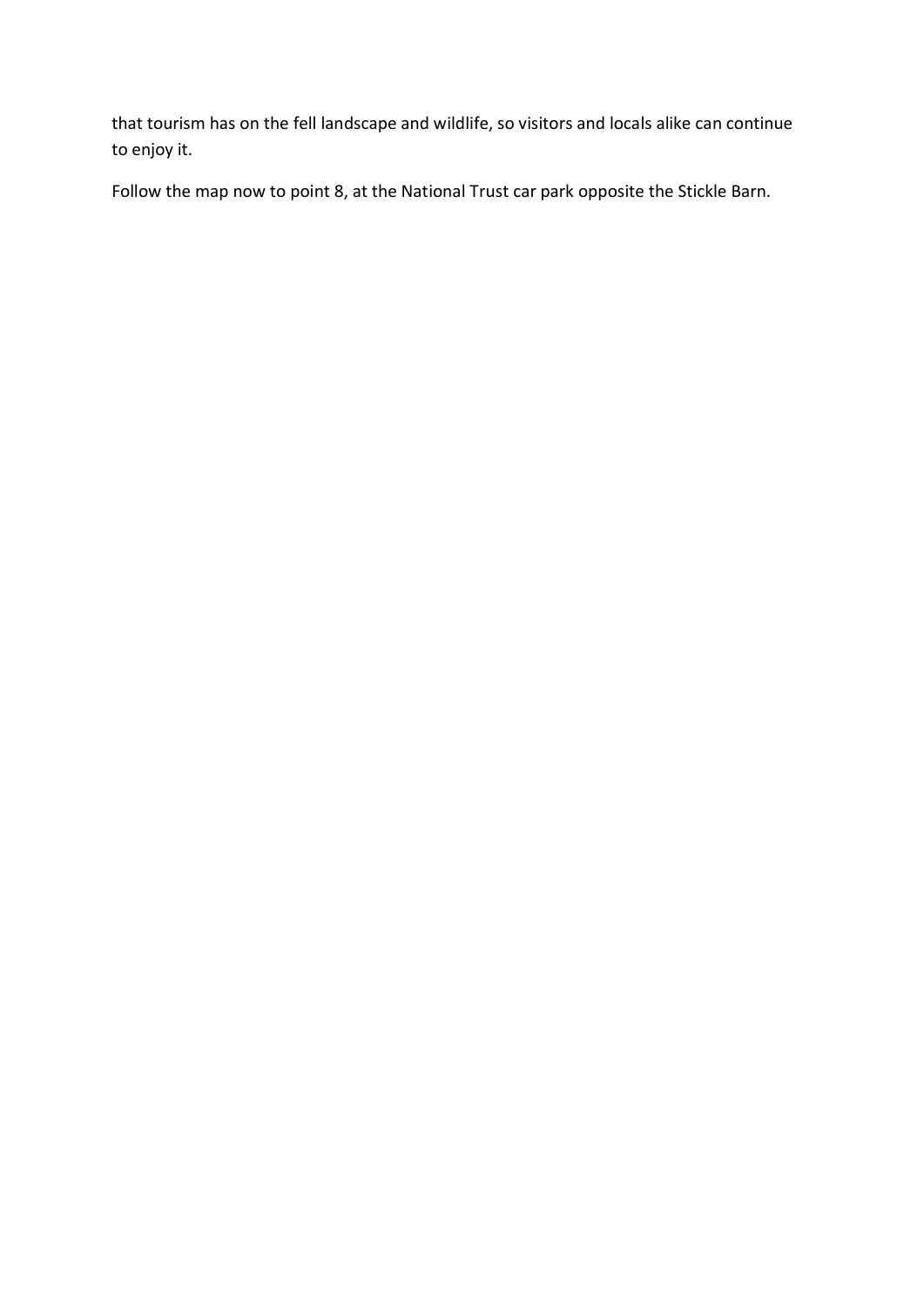#### **TRACK 8: Climbing**

Look up towards Stickle Ghyll, and its waterfalls, which tumble down below Stickle Tarn and the rocks of Pavey Ark and surrounding Pikes. Great Langdale is one of the most famous locations in Britain for rock climbing. Climbers have been enjoying the challenge of its steep crags and routes, for over a century.

The East Wall of Pavey Ark is ideal for climbing. Cumbrian Jennie Massie began climbing at the age of 10, taught by her Aunt Mabel – who was a famous climber in her day. Jennie has memories of climbing Pavey Ark - and as a keen botanist, keeping an eye out for flora among the crags. These high and remote crags can be refuges for plants, such as sedum and other saxifrage species.

*"And scrambling got you to things where a sheep were not easily able to get to them, so you did find things. When I was at university we were climbing on Pavey Ark which is in Langdale, which is south-facing crag and quite a broken crag, and the flora and fauna are wonderful! I was looking at all the things growing on it, all the unusual things growing on it and I was getting "Are you here to look at plants or climb this bloody crag? [laughs] Get up it!" And get into trouble for botanising. But to me it was second nature to look at the plants as you went past… Sedums, you don't often get those, apart from in remote little cracks. Um... the small mountain sedum. Saxifrages of various sorts, which again you have to get fairly high and fairly remote to find."*

Great Langdale is still a popular challenge for climbers today. But Jennie says there are less climbers here now compared to when she was climbing as a young woman.

*"Well the numbers of people climbing peaked I would think late-sixties. A lot of the climbs that were very busy in those days are getting mossed over and grown over again because they're not used. So I think people now climb indoors, they climb on climbing walls much more. We didn't in our day. And when you were climbing in nails it didn't matter if the rock was wet 'cause you didn't slip. Once you got on to climbing in vibram soles, then slippy rock is very dangerous... So I think that the nail climbing knocked a lot of the edges off the rock. Climbs that were easy in Aunt Mabel's day became harder by my day because the tracoonies had rounded all the holds. And by the time you get to modern times, climbs that were very easy in those days now become hard...the holes are knocked off."*

*"A lot of the easy climbs the edges are so rounded that in fact they're now desperate, they're quite hard to get up, although they still graded as easy. The bits of rock that count – the edges that you actually stand on - you can see a lot of its limestone, it gets polished as memorials and churches get polished."*

Now take the track out of the other side of the car park alongside the beck until you reach point 9. As you walk along the path look out for the dark green stands of juniper on top of Lingmoor fell, and further along on the left up above Chapel Stile.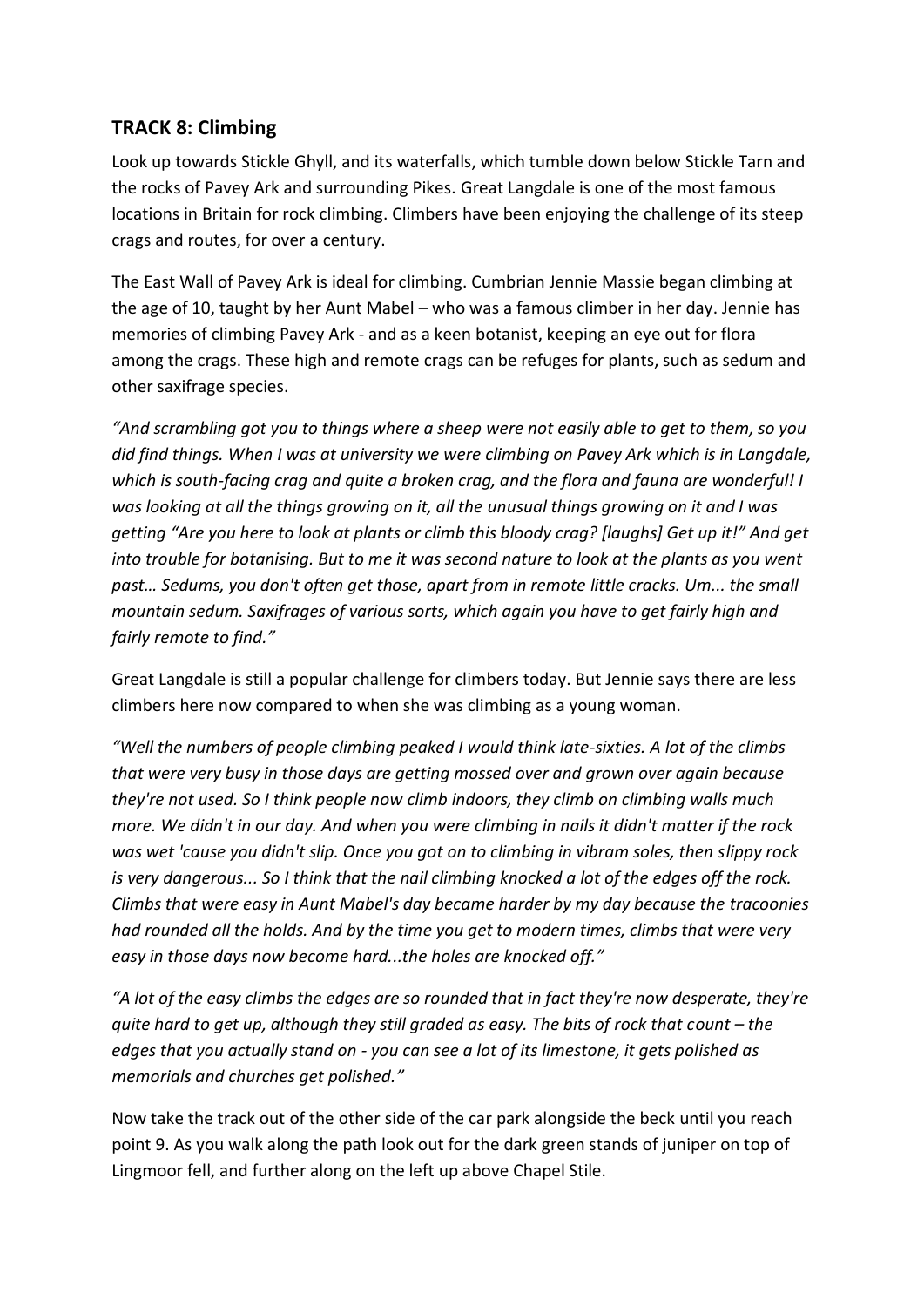#### **TRACK 9: Juniper**

Look up to the slopes on either side of the valley. On Lingmoor Fell and the fells above Chapel Stile, you can still find good stands of the dark green juniper bush.

Juniper is one of Cumbria's oldest plant species, and was one of the first plant species to colonise Cumbria after the glaciers of the ice age receded. It is adapted to cold, harsh conditions and these features make it ideally suited to life on the Lake District fells.

Over the centuries it has been put to a number of uses, such as charcoal for gunpowder and as flavouring for gin. Ted Bowness also has memories of collecting Juniper on the fell side above Chapel Stile.

*"Where we lived there was a big larch plantation. Beyond that we were straight out onto the open fell side with bracken, juniper (Sevin - as we used to call them.) Sevin bushes, rough grass and going high up onto Silver How behind onto rocks, scrub, bare grassland, the open landscape. Sevin is what we called them in the dialect. That was the juniper bush."*

*"We went gathering bracken and juniper for a November 5th bonfire. This would start probably in October, often at October half term of the school, hopefully with dry weather and we'd go up onto the fell side straight above the house within two or three hundred yards of where we lived and you could cut brown bracken... and you could get what we call the Sevin which are junipers and bring those down hopefully before November 5th when we had a tremendous bonfire. It burned incredibly fast. Dried juniper and dried bracken was a wonderful burner. I suppose we were destructive but the amount that smallish children could really gather from a big piece of juniper fell side was negligible compared to the amount that was left. There's still plenty up there now...there was a lot of juniper. Big, thick … thick trunks to the stems, as thick as your wrist, quite ... several inches across … big, big strong shrubs."*

Like many other parts of the Lake District, Great Langdale still has a number of large stands of juniper, which provide an important habitat for birds and insects high on the open fellside. Birds, such as willow warbler and redpoll breed each year in this habitat, whilst the ring ouzel will feed up on juniper berries before embarking on its autumn migration.

However, juniper is in decline across the UK. Cumbria has more extensive stands than any other county, but it faces problems here too from heavy sheep grazing and an aging juniper population. Increases in sheep numbers since the 1970's alongside an increase in numbers out-wintered, have prevented regeneration in many stands, meaning they are now dominated by old trees and less new growth.

Continue now on your walk, until you come to the next stopping point, number 10, on the bridge crossing Great Langdale Beck.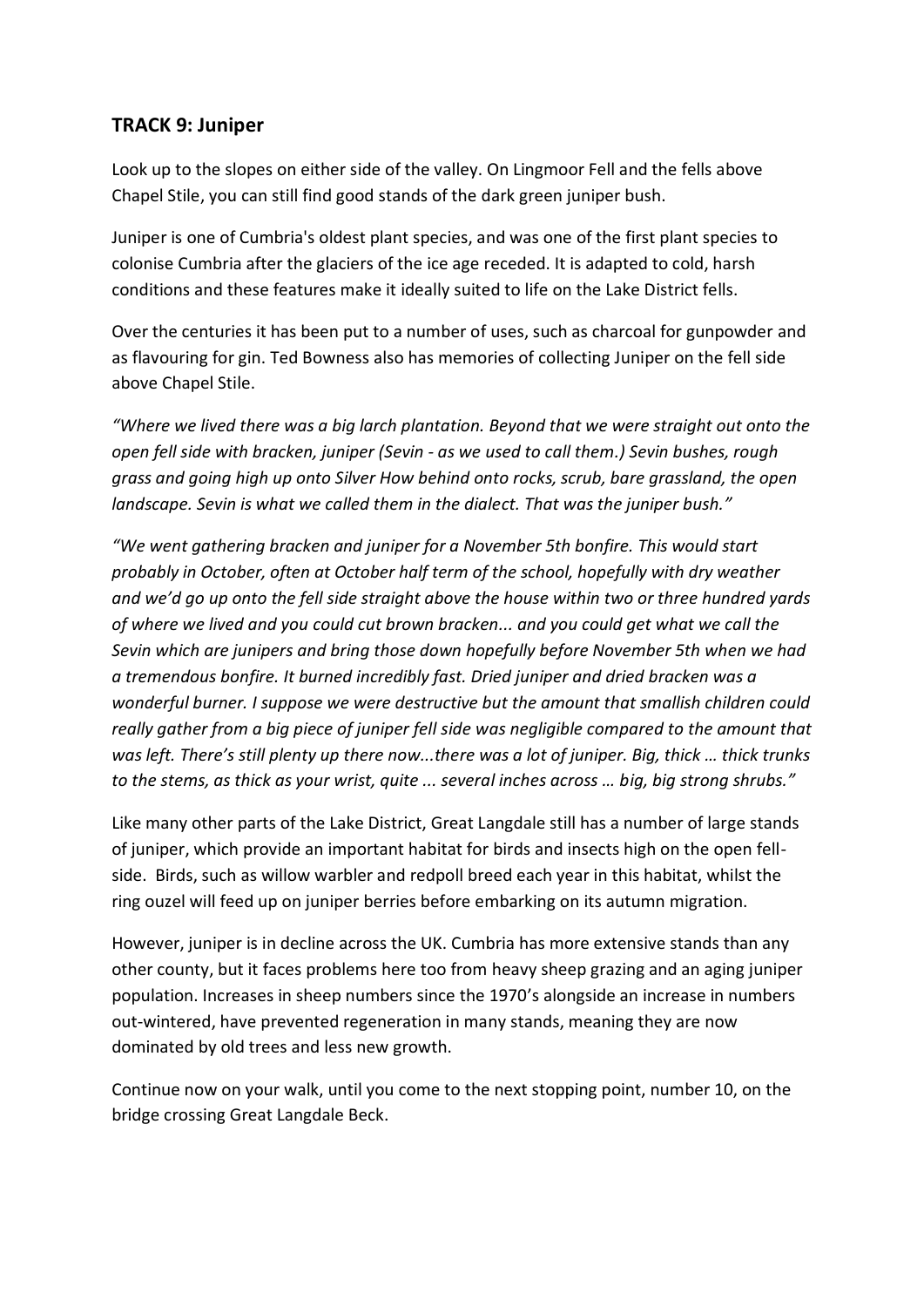# **TRACK 10: Fishing**

You are now standing on the bridge, above the clear waters of Great Langdale Beck. See if you can catch a glimpse of any dappled brown trout below. Ted often used to fish the rivers in the valley as a boy

*"I caught my first trout at the age of ten. The fly it was caught on was one called Broughton Point, which I still have in my case of flies, which I haven't used for thirty years, more. We used to fish the rivers. You used to catch a lot of small brown trout when the river was in flood. Go worm fishing. I've caught 29. I meant to catch 30, but I lost count, in one visit, yes, in one day. I went out with another man who used to teach me fishing in the river and he caught 26 on a Saturday in a flood and 52 on the Sunday fly-fishing."*

*"The river, Langdale Beck, through the valley, was full of brown trout. There's been times since then when there's been nothing. Then they've returned and then they've disappeared again. So what's happened to the trout in Langdale Beck, I don't know. Whether it's run-off from the farms when they've started using bagged stuff, as they term it, the artificial fertilizer, nitrogen, phosphates. Something's affected the river, one of the two or possibly both."*

The Great Langdale beck along with the streams and tarns in the valley is another key wildlife habitat, and the brown trout are important biological indicators of its health. Fluctuations in fish numbers in Cumbria can also be linked to changes in farming practises and the drive for food production during and after the Second World War. The combination of intensification of farming, the drainage of marginal land to grow food, and the human engineering of water courses – all impacted on the watery habitat of fish such as brown trout.

Work is now being done though to restore some rivers in Cumbria.

Turn left from the bridge and continue on the path again, signposted to Chapel Stile. Stop when you come to the last stopping point on this walk, the stone arch of New Bridge.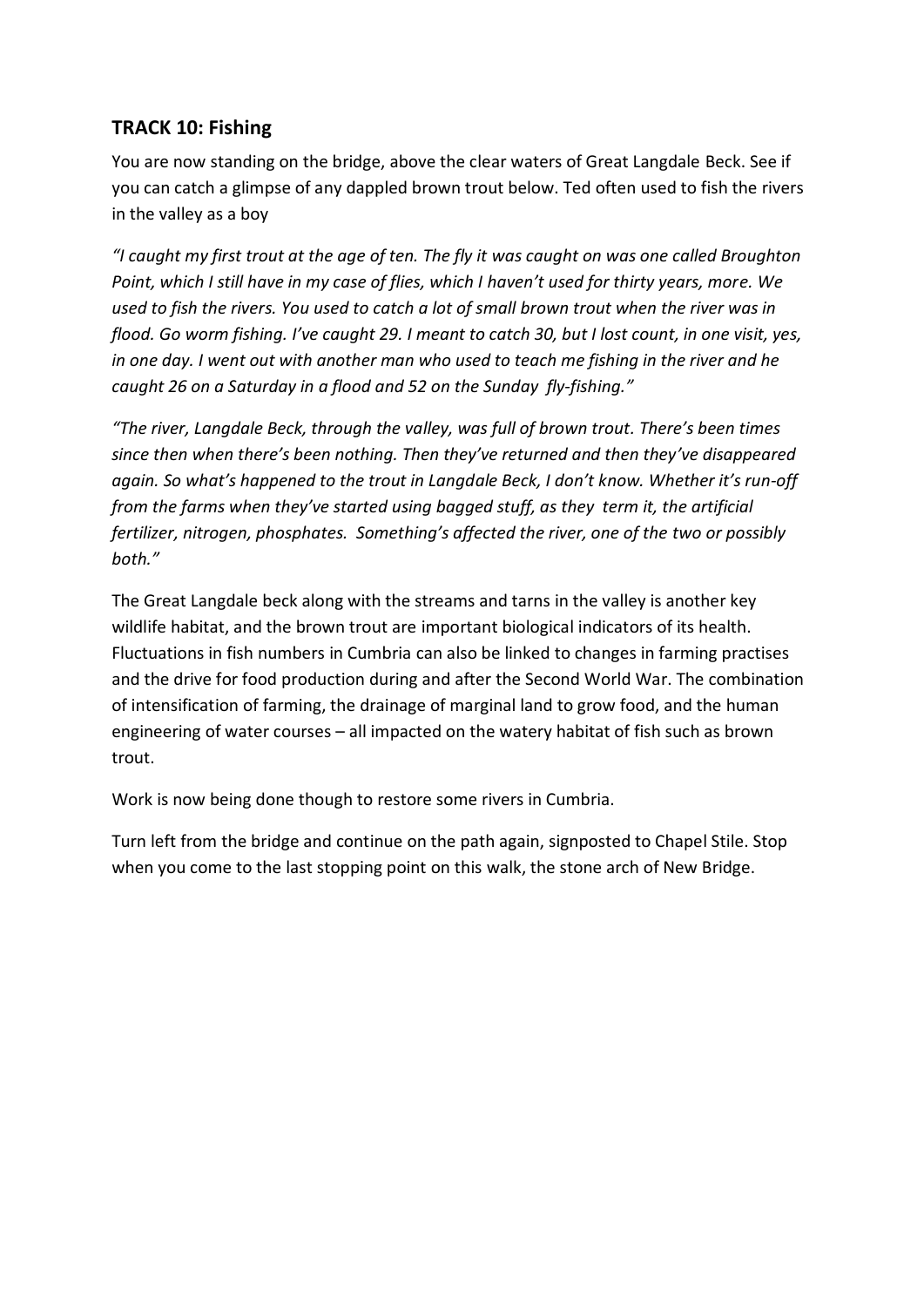#### **TRACK 11: Tourism**

As you stand now on the stone arch of New Bridge, you can look up to the road and Chapel Stile. In Chapel Stile you can still find Firgarth - the ivy-covered childhood home of Ted with its stand of larch trees.

*"My grandfather owned fourteen houses plus this big piece of land and I would guess he had planted the larch trees. They were big trees in 1930, so he may well have planted the larches. They were big trees, girth two feet across at the base, I should think, going up into the sky seemingly forever when you are a little child looking up at them. It was a frightening wood to walk through when it was windy."*

*"My cousin John inherited it eventually and it was felled when I left Langdale to work in the fifties or sixties. These were mature trees that were felled for timber and then John had the far-reaching vision that if he could get permission to build holiday chalets he would have a good lucrative source of income. He eventually had ten holiday chalets in the place where this woodland had been. He replanted and lots of the trees he replanted now are twenty, thirty feet high. The scars where the woodland was cut have gone. The holiday chalets are hidden amongst the trees. You can pass by and never see them. So, all in all, it wasn't a vandal occupation in any way. It was good economic usage."*

There have been a great many changes in Great Langdale since Ted was a young boy - not least in the shape of the community itself. Hill farming still continues here but many of the quarries are now closed; another industry, the Elterwater Gunpowder works closed in 1929. By far the greatest contributors to the economy of the Langdale today are the people who come to stay in the holiday chalets, hotels or campsites to walk or climb among the fells.

Each year millions of tourist visit Cumbria. It brings welcome opportunities, employment and resources, but undeniably has shaped the landscape, wildlife and local communities.

*"Many inter-war paths, where it was trackless fell, now there are paths everywhere. The number of people, the use of the fells, the fact that so many people are getting out there. I mean in my day people were limited by the free time they had. It was still the playground of rich people in my day. Unguided climbing and climbing for everybody came in really in the fifties and the sixties. And that's a wonderful freedom. Nothing changes the fells apart from the use of them. They're there, they don't change. Its what people do to them that changes them, not... not what the people are themselves. I worry about the erosion but on the other hand I want everybody to enjoy them. I get very upset when I see mountain bikes cutting great grooves into the turf. I worry when I see four-by-fours wanting to go on the green roads and up on to the fells because just... just the weight of people. What one person can do is nothing, what one vehicle can do is nothing. But its the endless repetition of that that causes the problems... But the benefit for people being able to get on the fells, the freedom to do that, outweighs the problems. I wouldn't want to keep it just for the few."*